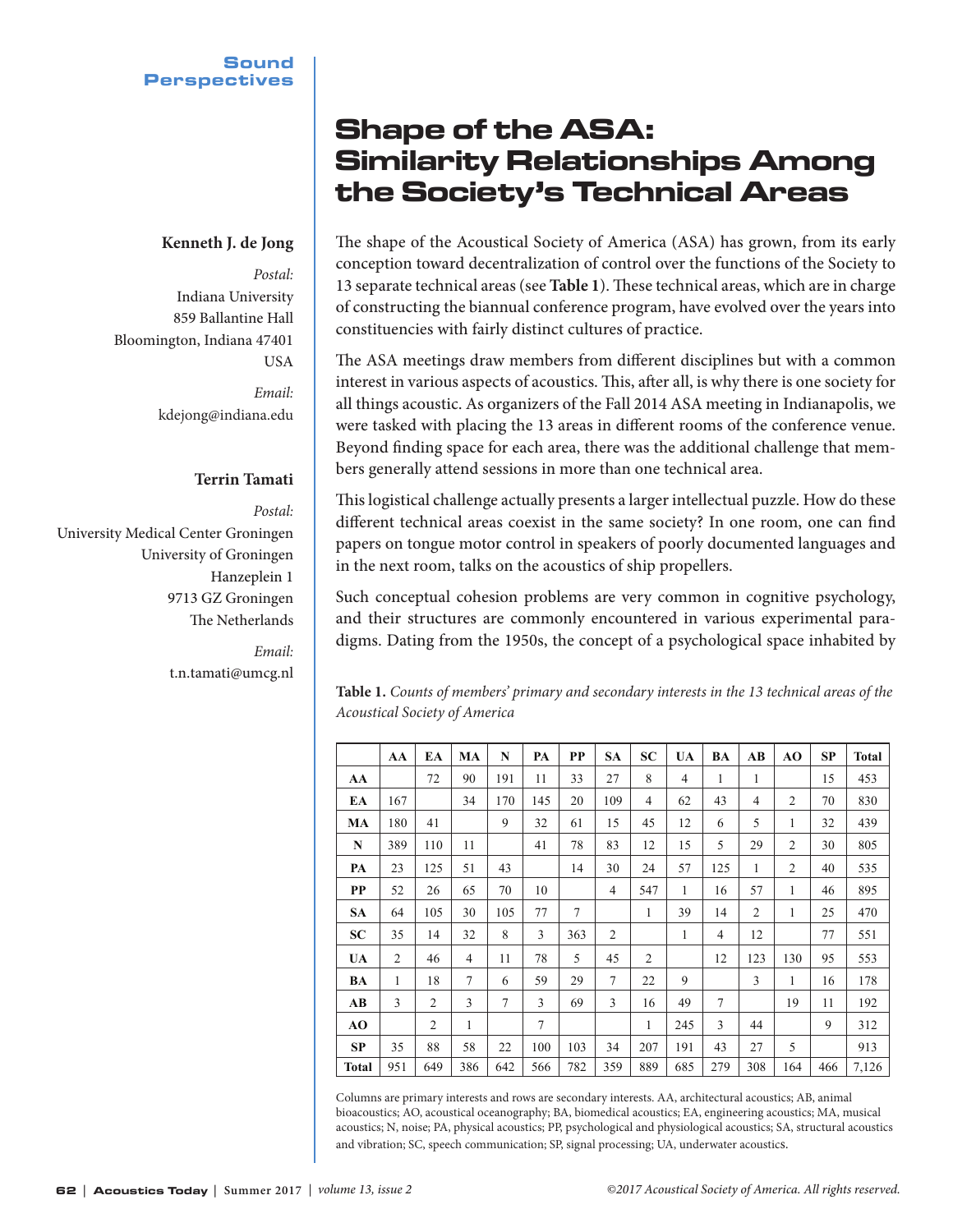categories with various distances from one another was popularized, most notably by Shepard (1957), and has been utilized in a large body of subsequent research. This literature has afforded the mathematical operations of multidimensional scaling (MDS), developed by Togerson (1952) and others. MDS takes the measures of association between individual categories and distills them into a low-dimensional representation of the space inhabited by the categories, with their relative locations within this lower dimension space (Kruskal and Wish, 1978). (See Hout et al. [2013] for an overview of this technique and its applications.)

This was exactly what we needed to situate the technical areas in the conference venue, projecting the relationships between the 13 technical areas onto the (at most) 3 dimensions of the hotel space.

As input, we took ASA membership information concerning the primary and secondary areas of interest of 7,126 members, summed up in **Table 1**. Members choosing primary and secondary areas of interest indicated a proximity of the two areas.

The counts were submitted to an MDS analysis using the ALSCAL scaling algorithm (Takane et al., 1977) in SPSS. ALSCAL calculates the optimal distances between categories in an *n*-dimensional stimulus space by minimizing a stress value ("Kruskal's S-Stress"). The stress value is used to choose the optimal number of dimensions where any added dimension does not significantly improve the fit.

For our analysis, this process conveniently yielded two dimensions, shown in **Figure 1**. In the resulting target-shaped space, similar technical areas are located close to one another and dissimilar technical areas are further apart. Around the perimeter is a circular progression running (starting at *bottom left* ) from *Speech Communication* to *Psychological and Physiological Acoustics* to *Musical Acoustics* to *Architectural Acoustics* and *Noise* to *Structural Vibration* and *Engineering Acoustics* to *Physical Acoustics* to *Underwater Acoustics* to *Acoustical Oceanography* to *Biomedical Acoustics* to *Animal Bioacoustics* and then back to *Speech Communication*.

The orientation of this perimeter yields two dimensions, each with a general interpretation. The vertical dimension corresponds to the distinction between a disciplinary focus on artificial and engineered entities at the *top* and organic entities in the wild at the *bottom*. On the horizontal axis, the



*Figure 1. Results of the multidimensional scaling (MDS) analysis on members' primary and secondary interests in the 13 technical areas of the Acoustical Society of America. Data are from membership records from Fall 2014.* 

areas vary from human and cultural to the *left* (e.g., music and architecture) and nonhuman (e.g., oceans) to the *right*.

In terms of how the ASA itself coheres, the MDS analysis suggests an answer. All disciplines are connected by a chain of disciplines made up of pairs of neighbors, each of which have very obvious and important shared interests. They are further connected by *Signal Processing*, which sits in the center and apparently shares members with all other technical areas.

Armed with these results, the sequence of technical neighbors was laid out on the two floors of the Indianapolis Marriott, roughly as in the *top* and *bottom* halves of the MDS plot in **Figure 1**. More generally, what our analysis shows is how such a diverse organization hangs together. It is a network of allied pairs or triplets of disciplines, each overlapping with different neighbors to form a coherent whole, with *Signal Processing* as a universal interest.

### Biosketches



**Kenneth de Jong** is professor of linguistics at Indiana University, conducting research into the diversity of processes pertaining to speech production and perception, from motor coordination to the acoustic structure of linguistic categories to the acquisition of percep-

tual abilities in a second language. He was editor in chief of the *Journal of Phonetics*, is president of the Association for Laboratory Phonology, and, most pertinent to this article, was cochair of the 168th meeting of the Acoustical Society of America in Indianapolis.